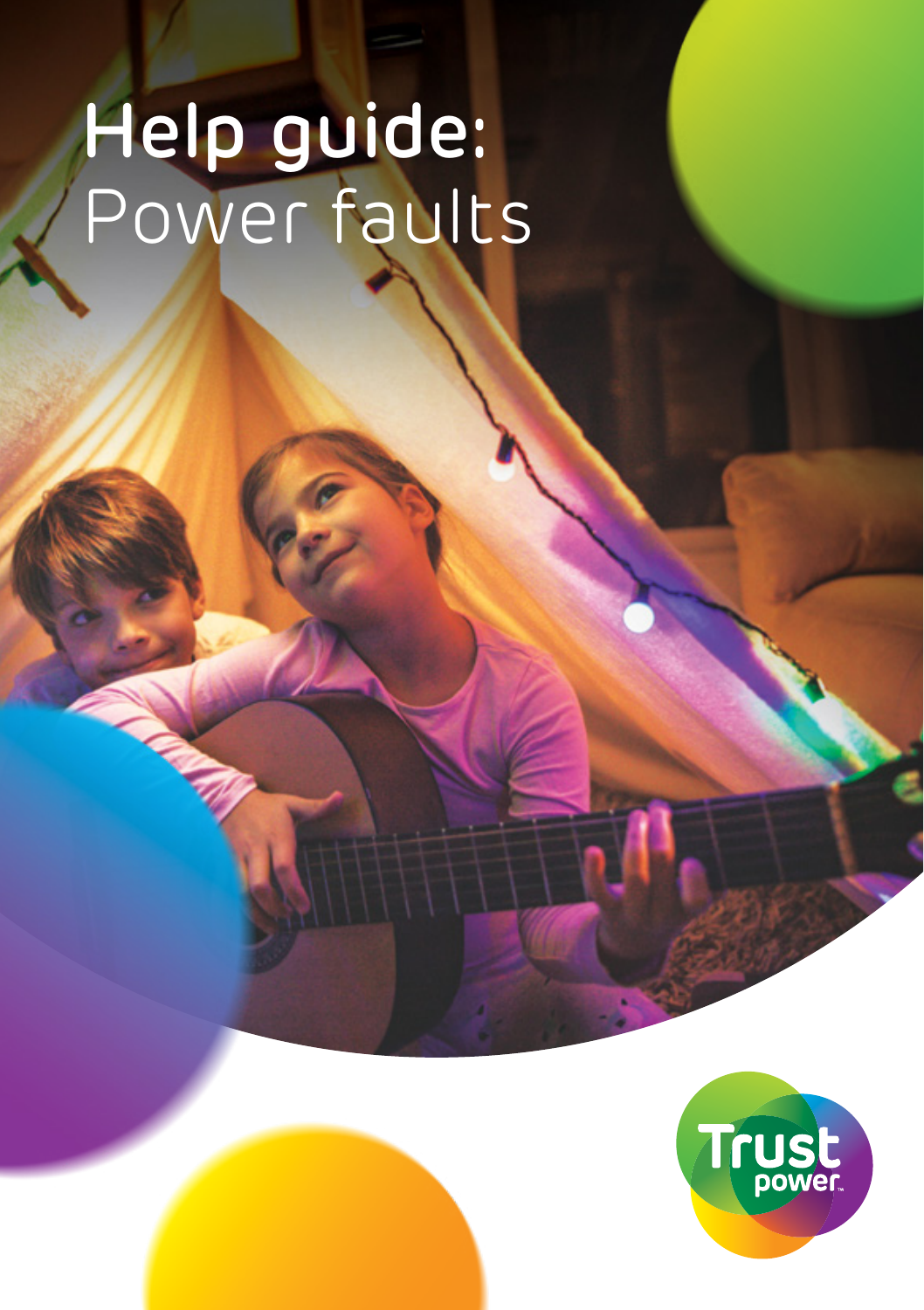## What to do if you ever have a power fault at your place

This help guide will give you information on the types of power faults that may occur at your property, possible causes and the procedures you should follow when you are dealing with a power fault.

- **1. No power** – full loss of supply
- **2. Part power**
- **3. Flickering power** – fluctuations of supply **3. Motor vehicle accidents**
- **4. Emergency** – fire damage, lines down, vehicle accidents
- **5. No hot water** – problems with hot water
- **6. Noisy meter board** – unusual noise from the meterboard

#### 6 different types of power faults 4 main causes of power faults

**Power faults can be caused by:**

- **1. Bad weather**
- partial loss of supply **2. Trees or debris on power lines**
	-
	- **4. Equipment failure**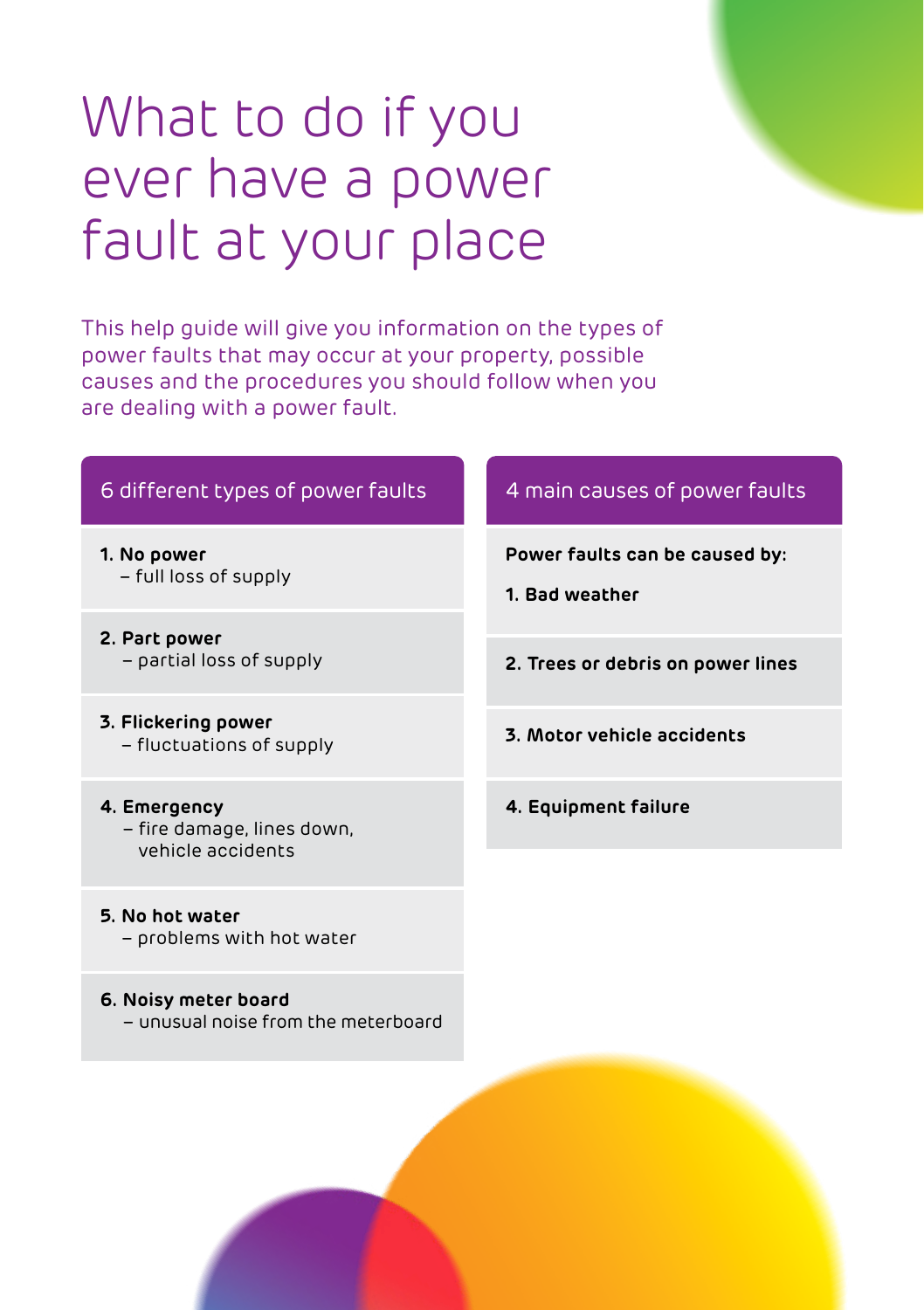#### What to do if you have a power fault

#### **CHECK…**

- > Do your neighbours have power?
- > Did anyone hear or see anything in relation to the power going off?
- > Have fuses on your fuse box blown?
- > Is your mains switch turned on?
- > If it's dark outside, are the streetlights on?

#### **TURN OFF…**

#### **Your power at the mains if:**

- > Your power supply surges (lights go dim and then bright again, or appliances are turning off and on).
- > You smell electrical smoke.
- > There is a fire on site and you can do so safely.

**Important –** all power lines should be treated as live even after having been turned off at the mains switch.

#### **Your electronic/digital appliances if:**

- > Your power supply surges (lights go dim and then bright again, or appliances are turning off and on).
- > The fuse for any appliance in use has blown. Although the appliance may not be going, you should still turn it off at the wall.
- > Water has come in contact with any appliance you are using.
- > Your home is struck by lightning (often if your house is struck, appliances in use will stop working).

#### Keep these things handy to make life easier during a power fault

- > Candles
- > Matches/Lighter
- > Torch
- > Spare batteries
- > Battery-operated radio (to stay updated on what's happening)
- > Bottled water (if you rely on power to pump your water)

**Please note:** If you cannot be without power for an hour or two (commercial, farming/irrigation, medical equipment), consider purchasing a generator or UPS (uninterruptible power supply).